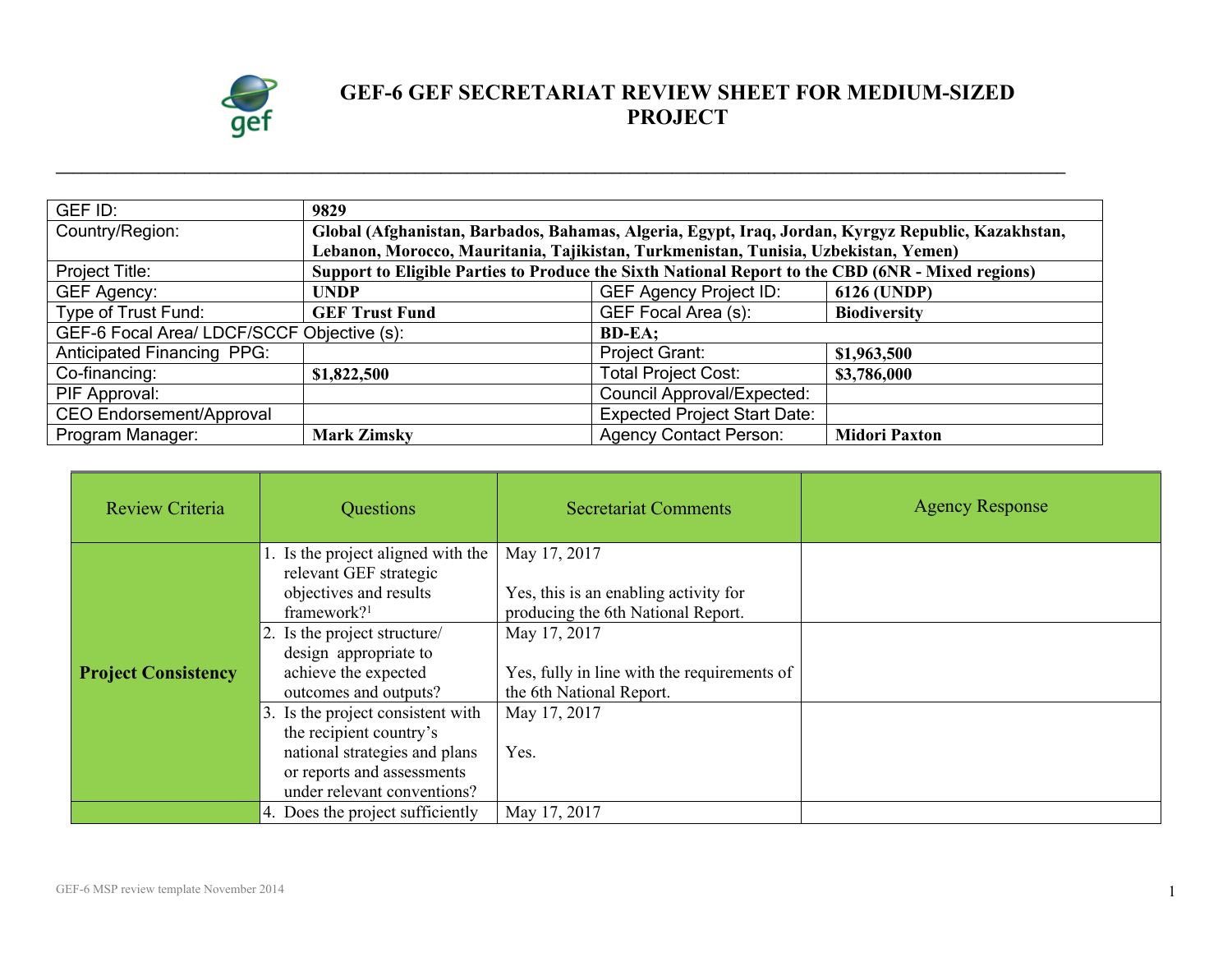| Review Criteria       | Questions                                                                                                                                                                                                                       | <b>Secretariat Comments</b>                                                                                                      | <b>Agency Response</b> |
|-----------------------|---------------------------------------------------------------------------------------------------------------------------------------------------------------------------------------------------------------------------------|----------------------------------------------------------------------------------------------------------------------------------|------------------------|
|                       | indicate the drivers <sup>2</sup> of global<br>environmental degradation,<br>issues of sustainability,<br>market transformation,<br>scaling, and innovation?                                                                    | Not applicable for an enabling activity.<br>Cleared.                                                                             |                        |
|                       | 5. Is the project designed with<br>sound incremental reasoning?                                                                                                                                                                 | May 17, 2017<br>Enabling activities are fully incremental.<br>Cleared.                                                           |                        |
|                       | 6. Are the components in Table<br>B sound and sufficiently<br>clear and appropriate to<br>achieve project objectives<br>and the GEBs?                                                                                           | May 17, 2017<br>Yes clear for achieving project<br>objectives, but national reporting will not<br>produce GEBs, per se. Cleared. |                        |
| <b>Project Design</b> | 7. Are socio-economic aspects,<br>including relevant gender<br>elements, indigenous people,<br>and CSOs considered?                                                                                                             | May 17, 2017<br>Yes.                                                                                                             |                        |
|                       | 8. Is the financing adequate and<br>does the project demonstrate<br>a cost-effective approach to<br>meet the project objective?                                                                                                 | May 17, 2017<br>Yes.                                                                                                             |                        |
|                       | 9. Does the project take into<br>account potential major<br>risks, including the<br>consequences of climate<br>change, and describes<br>sufficient risk response<br>measures? (e.g., measures to<br>enhance climate resilience) | May 17, 2017<br>The project presents an adequate risk<br>assessment for national reporting. Cleared.                             |                        |
|                       | 10. Is co-financing confirmed<br>and evidence provided?                                                                                                                                                                         | May 17, 2017<br>Yes. Cofinancing is not required for                                                                             |                        |

<sup>1</sup> For BD projects: has the project explicitly articulated which Aichi Target(s) the project will help achieve and are SMART indicators identified, that will be used to track the project's contribution toward achieving the Aichi Target(s)?

<sup>2</sup> Need not apply to LDCF/SCCF projects.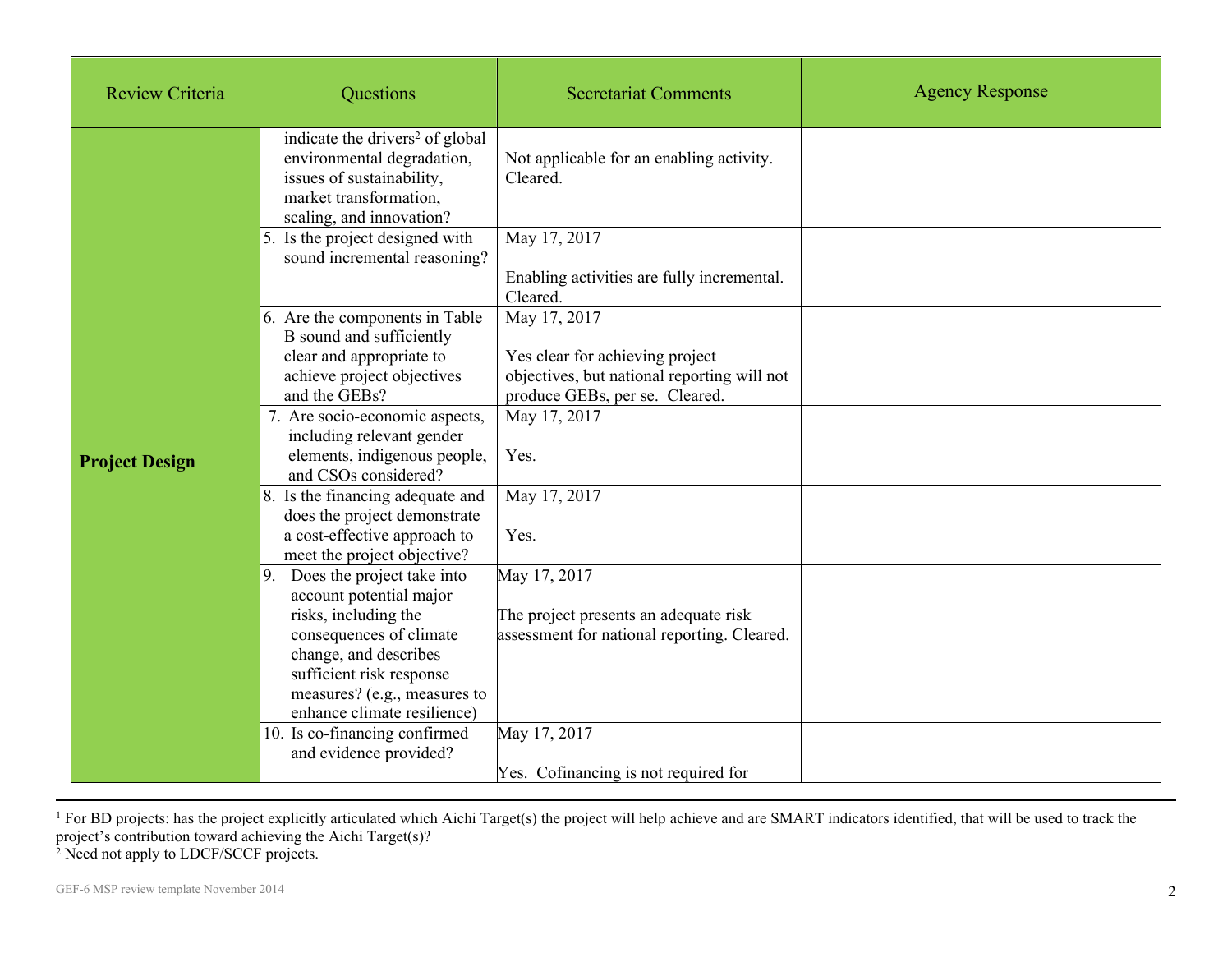| <b>Review Criteria</b>                     | Questions                                                                                                                              | <b>Secretariat Comments</b>                                                                                                     | <b>Agency Response</b> |
|--------------------------------------------|----------------------------------------------------------------------------------------------------------------------------------------|---------------------------------------------------------------------------------------------------------------------------------|------------------------|
|                                            |                                                                                                                                        | enabling activities, however, in the OFP<br>endorsement letters, confirmation of in-<br>kind contributions is provided. Cleared |                        |
|                                            | 11. Are relevant tracking tools<br>completed?                                                                                          | May 17, 2017<br>NA.                                                                                                             |                        |
|                                            | 12. Only for Non-grant<br>Instrument: Has a reflow<br>calendar been presented?                                                         | May 17, 2017<br>NA.                                                                                                             |                        |
|                                            | 13. Is the project coordinated<br>with other related initiatives<br>and national/regional plans<br>in the country or in the<br>region? | May 17, 2017<br>Yes.                                                                                                            |                        |
|                                            | 14. Does the project include a<br>budgeted M&E Plan that<br>monitors and measures<br>results with indicators and<br>targets?           | May 17, 2017<br>Yes.                                                                                                            |                        |
|                                            | 15. Does the project have<br>description of knowledge<br>management plan?                                                              | May 17, 2017<br>Yes.                                                                                                            |                        |
|                                            | 16. Is the proposed Grant<br>(including the Agency fee)<br>within the resources<br>available from (mark all that<br>apply):            |                                                                                                                                 |                        |
| <b>Availability of</b><br><b>Resources</b> | The STAR allocation?<br>$\bullet$                                                                                                      | May 17, 2017<br>NA.                                                                                                             |                        |
|                                            | The focal area<br>$\bullet$<br>allocation?                                                                                             | May 17, 2017<br>Yes.                                                                                                            |                        |
|                                            | The LDCF under the<br>$\bullet$<br>principle of equitable<br>access                                                                    | May 17, 2017<br>NA.                                                                                                             |                        |